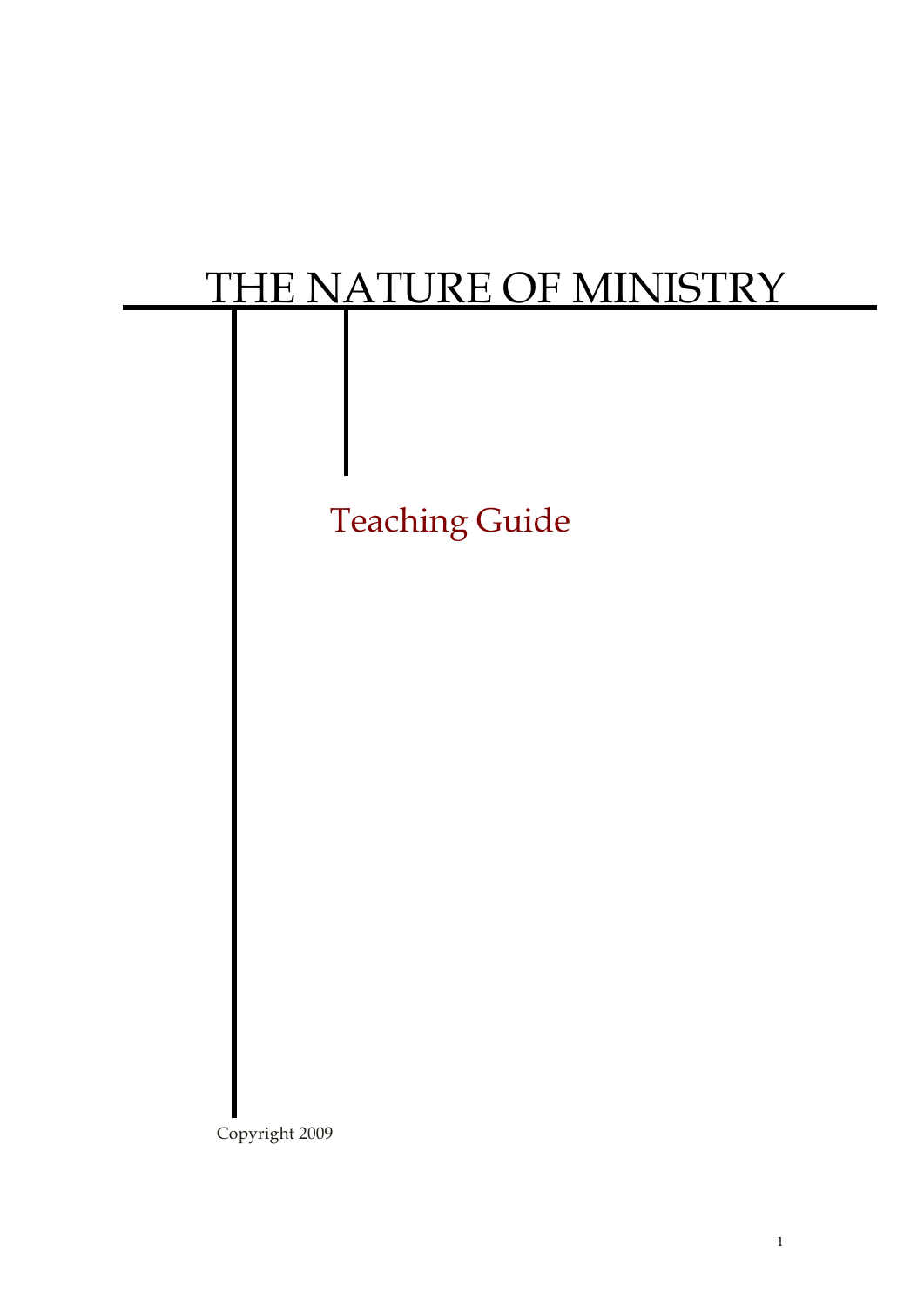# **THE NATURE OF MINISTRY**

#### This Week's Reading Assignment

The Article, *The Nature of Ministry,* takes a macro look at ministry by considering the pre-fall Cultural Mandate and the post-cross Great Commission in order to define our redemptive responsibilities in the world today.

In our desire to restore all things to the Lordship of Christ our ministry will have three facets; proclamation, social service and cultural engagement.

## A Note to the Teacher

This article seeks to do two things; expand our view of ministry to include cultural engagement and social service and to introduce the concept of structure and direction to show how we can act redemptively in the world.

The session's objective is to continue to clarify the implications of a holistic ministry.

Additional Reading *Creation Regained*, Albert Wolters

*Class Structure*

Please plan 2 ½ hours for this session.

**20 minutes** Hook: Ministry Cohesion Debate

**15 minutes** Lecture: Fulfilling The Great Commission

**10 minutes** Reflection: Ministry Cohesion

**30 minutes** Discussion: Ministry Cohesion

#### **20 minutes**

Project Discussion: Discuss the previously assigned project. Have each person share how they fulfilled the project requirements and what they thought about the process.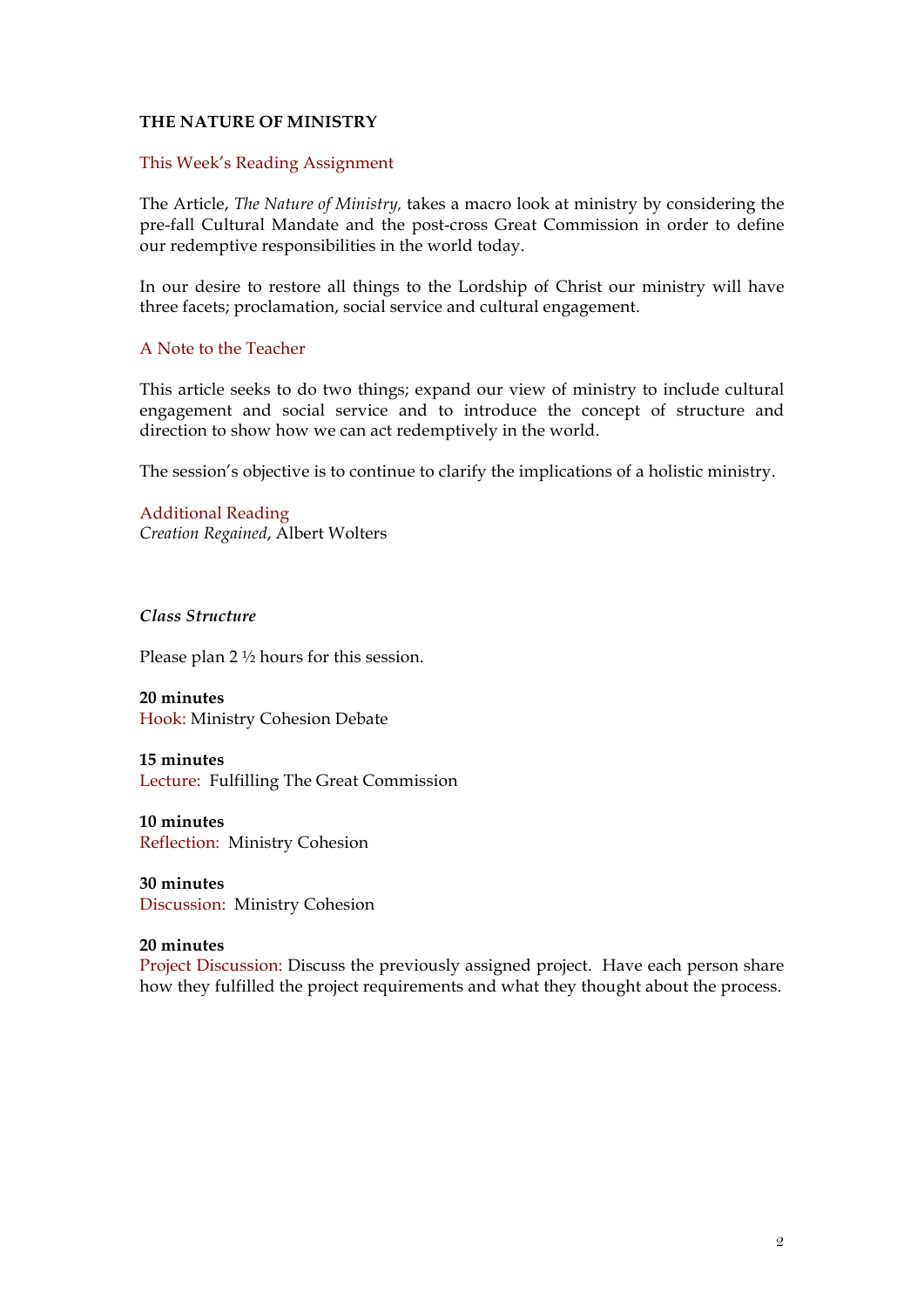# **Ministry Cohesion Debate Hook & Discussion**

**Instructions:** Divide your group in half and have one group defend the following statement and the other attack it. Give the groups 10 minutes to prepare and use 10 minutes to present.

"Anyone can engage in social service but only Christians can evangelize, so let the liberals and non-Christians serve and we will evangelize"

# **Lecture The Great Commission & Ministry Cohesion**

*Then Jesus came to them and said, "All authority in heaven and on earth has been given to me. Therefore go and make disciples of all nations, baptizing them in the name of the Father and of the Son and of the Holy Spirit, and teaching them to obey everything I have commanded you. And surely I am with you always, to the very end of the age."* Matthew 28:18-20

The Great Commission captures Jesus in a state of magnificent Lordship. His authority spans all realms, both heaven and earth. His command to go, takes into account both the past (teach them all that I have commanded you) and the present (make disciples), which indicates both a plan and purpose for the life he lived and our lives. And there is an eternally enduring aspect of his promise to be with us always – even to the end of the age. He is the undisputed master of time and space. The Great Commission, like the kingdom of God comes with authority, purpose and a plan.

As we reflect on the Great Commission, It is important to appreciate it as much for what it doesn't say as for what it does say. Have you ever noticed that we aren't commanded to make converts? We are commanded to make disciples. The concept of evangelism is implied rather than stated. This by no means diminishes the importance of evangelism. It would be impossible to make disciples of all nations apart from the proclamation of the good news. It does however bring a greater depth to the words of Jesus.

Specifically we are commanded to *make disciples*, *baptize them* and *teach them to do all that Jesus commanded*. Because Jesus is the fulfillment of the prophets and the law this passage embraces both Old and New Testaments. Consider the command, "teach them to obey everything I have commanded you." These words are comprehensive, meant to include both Jesus' words and his deeds. This is no simple task.

When we define ministry in terms of proclamation, social service and cultural engagement\* we include acts of service, mercy, justice and compassion that correspond to Jesus' teaching. We train people to do evangelism as well as train them to live the Christian life as Jesus lived it. \* (See chapter 4 of *The Nature of Ministry* for definitions of these terms.)

John Stott says that social action and evangelism "…belong to each other and yet are independent of each other. Neither is a means to the other, or even a manifestation of the other. For each is an end in itself. Both are expressions of unfeigned love."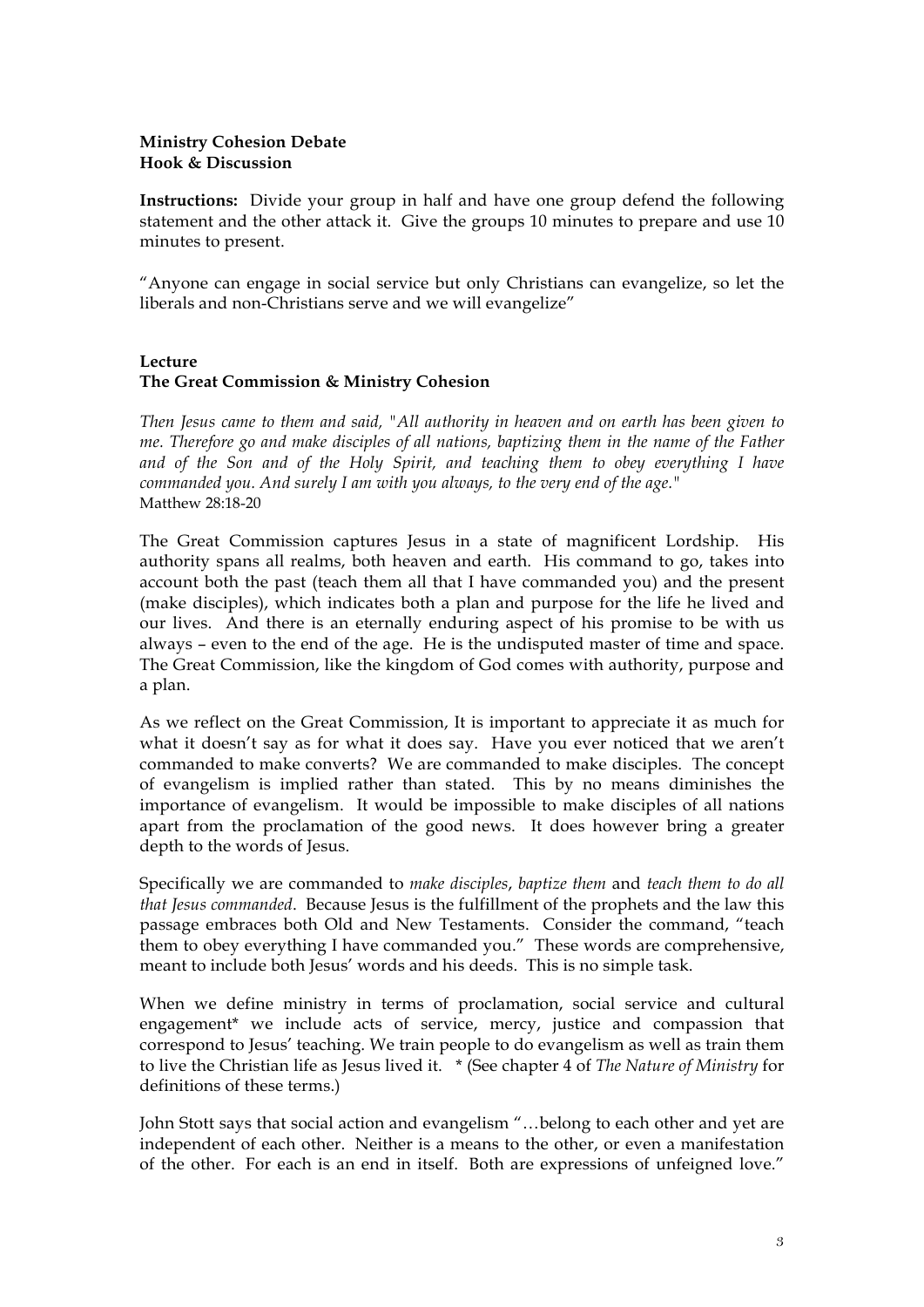Teaching *all* that Jesus commanded is essential if we maintain cohesion in our ministry.

But *teaching all* is only part of the command, this is the depth of the command. We are also to *go to all nations*; this is the breadth of the command. Holding the *breadth* and *depth* of the command in tension is essential to fulfilling Jesus' commission.

# *Teaching Them to Obey Everything…*

What does the expression, "teaching them to obey everything I have commanded you" mean? How comprehensive do we need to be in our disciple making? Paul, after all, moved through Asia Minor quickly, leaving fledgling churches with no formal training to take root and flourish, trusting that these new churches were able to spread the gospel.

It is reasonable to conclude that "teaching all" does not mean building each disciple to a point of perfection. More properly it should be understood as a command to teach and disciple in the full context of Jesus' life and death. When the church and individuals live out the full expression of the gospel we are prepared to teach all the Jesus commanded. Our example fills in the gaps in our teaching. We can see the Christina life lived out which will help us comprehend specific theological teaching.

Understanding the life and mission of the Lord in its whole is crucial, the details of each part of our new lives can be figured out as we go. This is not to say that proper theology is not important or that in-depth teaching is wrong. But it is to say that imparting a comprehensive picture or big picture of what our new life entails is an essential part of fulfilling the Great Commission. The full context of Jesus' life, death and resurrection include his teachings and his example as well as the teaching and examples of the Old Testament. Only when we live out both his teaching and his example can we disciple according to the Great Commission.

If in our zeal we equate the fulfillment of the Great Commission with completing the task of world evangelization we will fail to hold the proper tension between the depth and breadth of the command.

## *Carburetors vs. Cars…*

When we view the Great Commission as simply completing the task of world evangelization we run the risk of dichotomizing and compartmentalizing the new life.

We are to live our new lives, the life of Christ, coherently in the world. This is expected of each individual Christian though it is to be done in community. And since each individual is responsible for a certain kind of life we cannot reasonably dice that life up for the sake of ministry; the parts don't make a whole.

We face some problems when we parcel out the life of Christ, because unlike the auto industry we don't have assembly plants, and without assembly plants, carburetors never become part of functioning cars.

There are certain issues that must be carefully thought through in this age of the Para church. Is it possible for one part of the body to take on the responsibility of